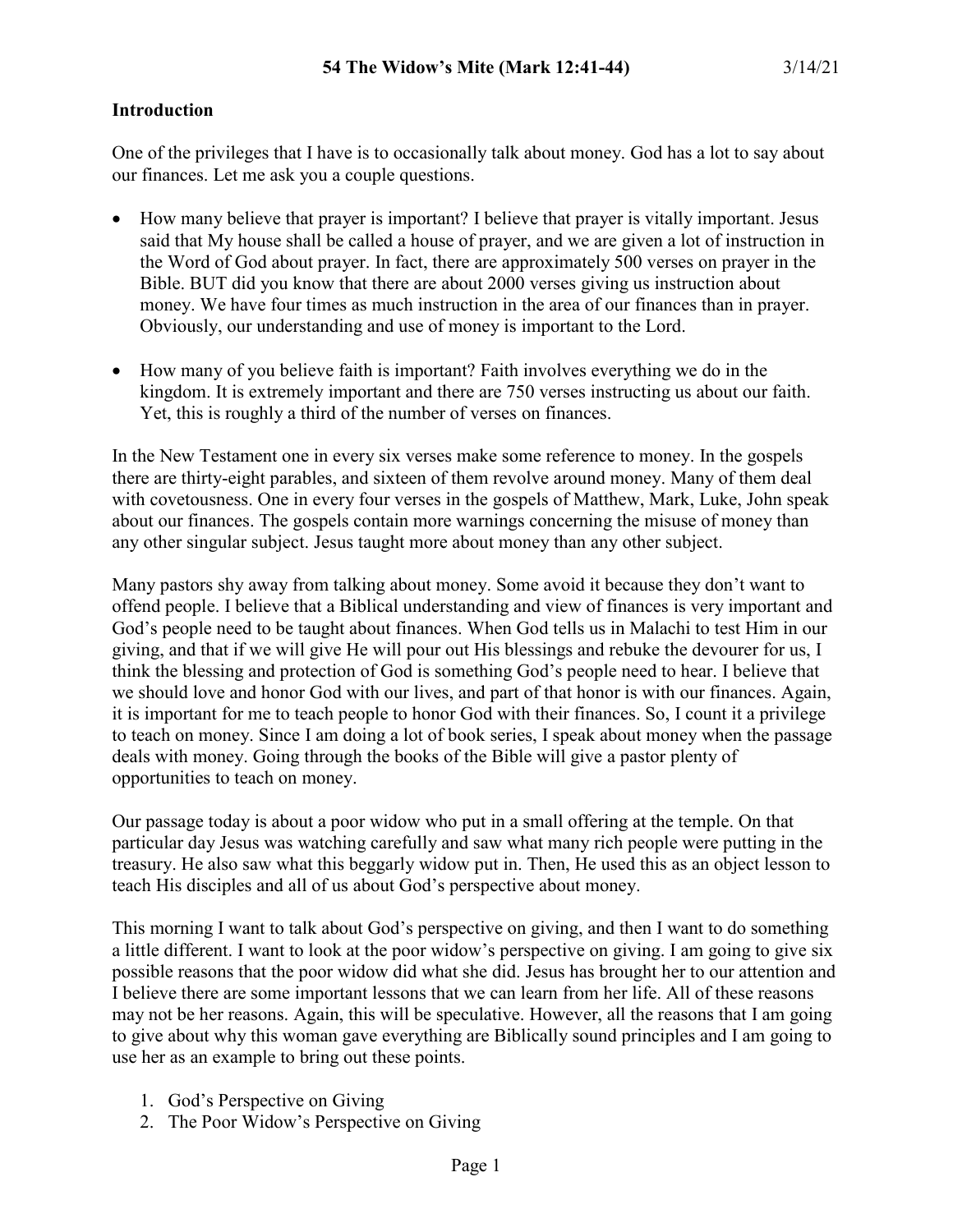(Mark 12:41-44) "And He sat down opposite the treasury, and began observing how the people were putting money into the treasury; and many rich people were putting in large sums. {42} A poor widow came and put in two small copper coins, which amount to a cent. {43} Calling His disciples to Him, He said to them, "Truly I say to you, this poor widow put in more than all the contributors to the treasury; {44} for they all put in out of their surplus, but she, out of her poverty, put in all she owned, all she had to live on."

#### **1. God's Perspective on Giving**

The thrust of the passage is the comparison of the poor widow's offering and the offerings of the rich. It begins with Jesus observing how the people were putting money into the treasury at the temple. From a human perspective, this goes against what most of us have been taught. We have been taught that when it comes time for giving, the right hand should not know what the left hand is doing. Therefore, we are not to observe or gaze at people as they give. Their gifts are unto God. In Matthew 6:2-4, Jesus said that when we give to the poor, we are not to sound a trumpet so that people notice our giving. We are not to do things so that we can be honored by men. He said that when we give to the poor, we are to do it in secret so that the Father sees what is done in secret. The main idea here is that our giving, like our prayers, are between us and God, and they are not done to make us look good.

(Matt 6:2-4) "So when you give to the poor, do not sound a trumpet before you, as the hypocrites do in the synagogues and in the streets, so that they may be honored by men. Truly I say to you, they have their reward in full. {3} But when you give to the poor, do not let your left hand know what your right hand is doing, {4} so that your giving will be in secret; and your Father who sees what is done in secret will reward you."

My grandfather on my mother's side believed very strongly in not letting the left hand know what the right hand was doing. My understanding is that he always put cash in the offering box and did not attach his name to it. He did not want anyone in the church, including the leadership, to know what he was giving. For many years, when we itemized our giving, our giving was a tax deduction. Today, there is a generous standard deduction, and for most people there is not a reason to itemize their giving. There is nothing wrong about what my grandfather did. He had a conviction about it and he was faithful to live by his conviction.

From a church's perspective, they need to give account for what has come in. They need to receive the offerings, count the offerings, use the money wisely, and give account for the money. Whether a gift is anonymous or identified with a person, it is not a major issue. For bank loans, they often require the church to let them know how many giving units they have, and without identifying the givers in the church, it would be difficult to comply with that requirement. In being a good steward of the church's money, a budget is important. Knowing how much will be coming in really helps to prepare a budget. Some churches ask for pledge cards to be filled out by their members. My grandfather would not sign any pledge cards. He kept his giving secret.

But in this passage, Jesus is carefully watching what people are giving. Jesus sat down opposite the treasure and was observing the giving. The Greek word is theoreo (Strong's G2334), which means to gaze, look intensely, consider, or discern. He did not just happen to see what people were giving; He purposely sat opposite the treasury and gazed at their giving. He was close enough that He could see that the widow gave two leptos or small coins that were worth about a penny.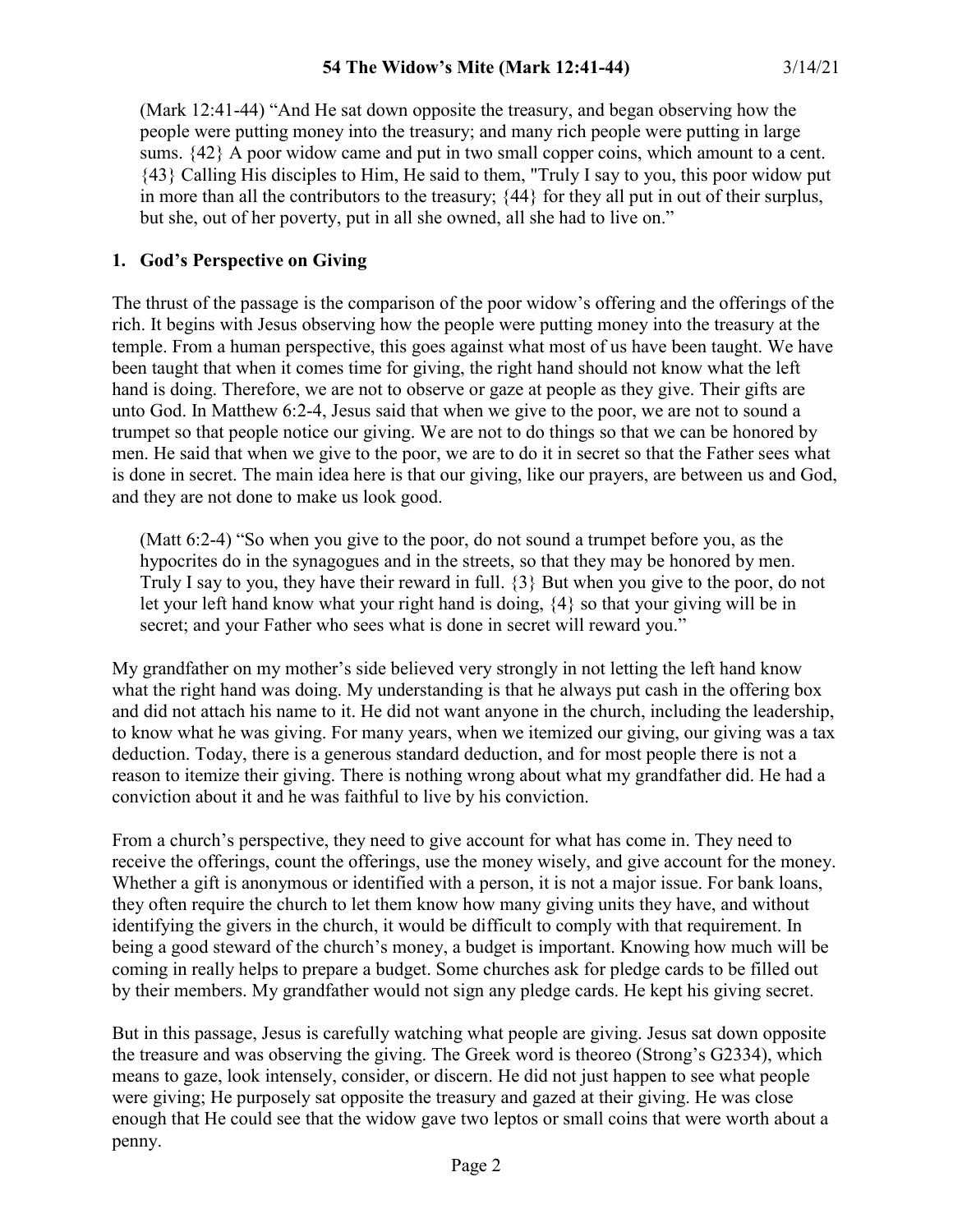We should not do what Jesus did. We are not to try and see what everyone is giving in the church. That is not something God wants us to do, but it is something that God does. He looks at our giving. In Genesis 4, God looked at the offerings by Cain and by Abel. He had regard for Abel's, but He had no regard for Cain's offering. Abel gave his very best and it honored God. God looks at our offerings.

(Gen 4:3-5) "So it came about in the course of time that Cain brought an offering to the LORD of the fruit of the ground.  $\{4\}$  Abel, on his part also brought of the firstlings of his flock and of their fat portions. And the LORD had regard for Abel and for his offering; {5} but for Cain and for his offering He had no regard. So Cain became very angry and his countenance fell."

In Malachi, He rebuked the nation of Israel because of their giving. They were not presenting the whole tithe, and they were not presenting their best. How did God know this? He knows everything, and He knows about our giving. He knows when we honor Him and when we do not honor Him. In Malachi, we are given some promises of things that God will do when we tithe. God needs to know about our giving so that He can honor His promises to us. God looks at our giving.

(Mal 3:8-12) "Will a man rob God? Yet you are robbing Me! But you say, 'How have we robbed You?' In tithes and offerings. {9} "You are cursed with a curse, for you are robbing Me, the whole nation *of you!* {10} "Bring the whole tithe into the storehouse, so that there may be food in My house, and test Me now in this," says the LORD of hosts, "if I will not open for you the windows of heaven and pour out for you a blessing until it overflows. {11} "Then I will rebuke the devourer for you, so that it will not destroy the fruits of the ground; nor will your vine in the field cast *its grapes,*" says the LORD of hosts. {12} "All the nations will call you blessed, for you shall be a delightful land," says the LORD of hosts."

In Acts 4-5, we have the account of Barnabas, Ananias, and Sapphira. We know what Barnabas gave because it is recorded. We also know that Ananias and Sapphira were not honest about what they gave, and the Holy Spirit revealed it to Peter. God was watching their giving. So, it was okay for Jesus to observe their giving. Jesus is Immanuel, God in the flesh, and He was watching the giving. I believe that the main reason He was watching was to use this as a teachable moment and give some instructions to His disciples and us about God's perspective on giving.

(Acts 5:1-3) "But a man named Ananias, with his wife Sapphira, sold a piece of property, {2} and kept back *some* of the price for himself, with his wife's full knowledge, and bringing a portion of it, he laid it at the apostles' feet. {3} But Peter said, "Ananias, why has Satan filled your heart to lie to the Holy Spirit and to keep back *some* of the price of the land?"

There are two points that I want to bring up about Jesus' observations. First, in comparing the two gifts, He said that the two leptos or coins were more than all the money that the rich people put in. Then, He explained why. The offerings of the rich were out of their surplus, but the offering by the poor widow was all she had to live on. It was everything to her. The principle here is that God looks at our offerings in light of what we have to give. It was not the amount, but it was the sacrifice that was made.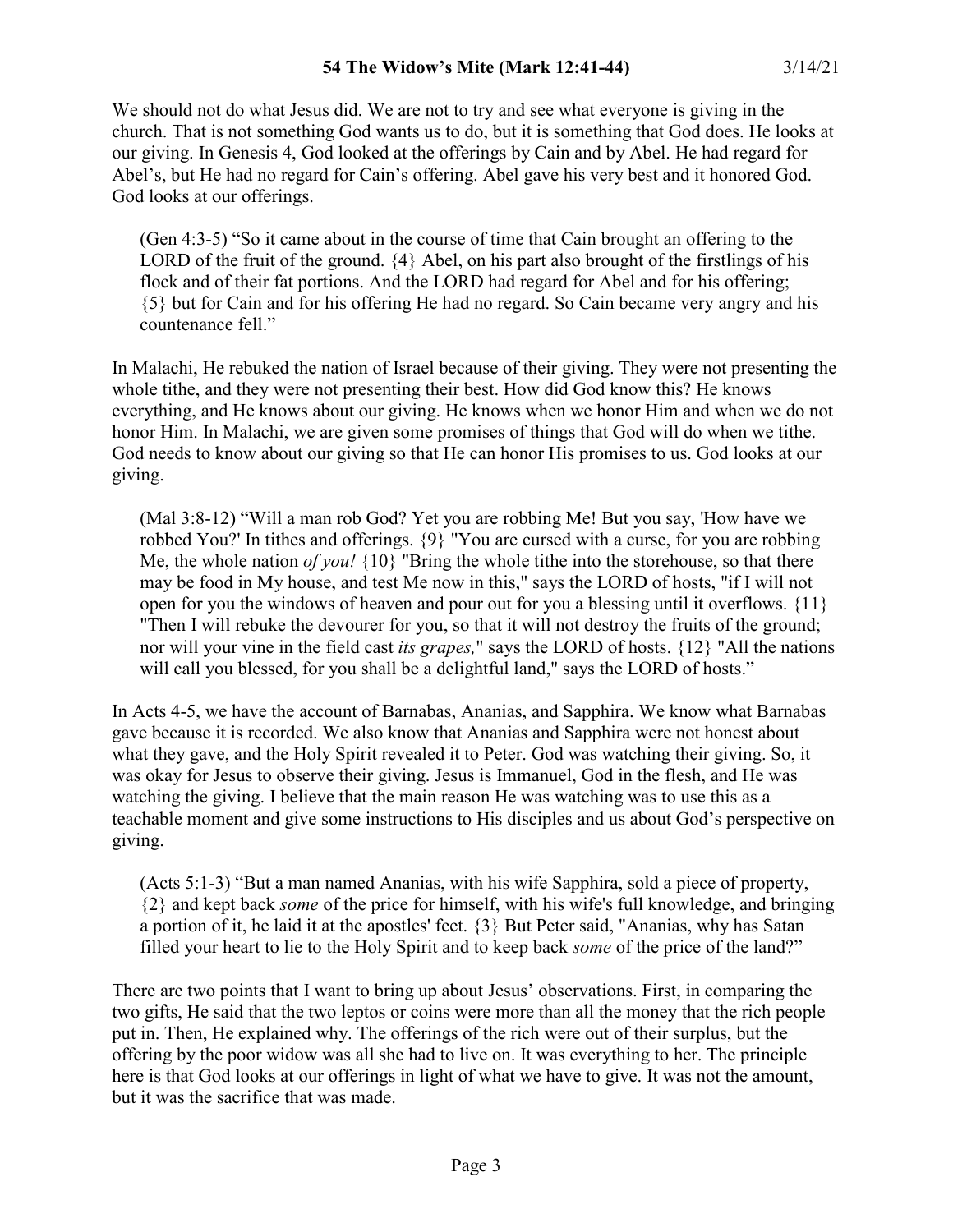In 1 Kings 17, Elijah met a poor widow in Zarephath who was gathering sticks to prepare her last meal before dying. He told the widow to get him some water and she served him and got him some water. Then, Elijah told her to bring him a piece of bread. She answered that she had no bread and only a handful of flour in the bowl and a little oil. She was gathering a few sticks to cook what she had left and then was going to die. Elijah told her not to fear, but to give him a little bread cake first and then to prepare some for herself and her son. He said that the flour bowl would not exhaust and her jar of oil would not empty. The poor widow gave all she had to God and God continued to provide for her. This widow's offering was just like the widow in our text. She gave everything she had, and God had regard for her offering.

(1 Kings 17:10-16) "So he arose and went to Zarephath, and when he came to the gate of the city, behold, a widow was there gathering sticks; and he called to her and said, "Please get me a little water in a jar, that I may drink." {11} As she was going to get *it,* he called to her and said, "Please bring me a piece of bread in your hand." {12} But she said, "As the LORD your God lives, I have no bread, only a handful of flour in the bowl and a little oil in the jar; and behold, I am gathering a few sticks that I may go in and prepare for me and my son, that we may eat it and die." {13} Then Elijah said to her, "Do not fear; go, do as you have said, but make me a little bread cake from it first and bring *it* out to me, and afterward you may make *one* for yourself and for your son. {14} "For thus says the LORD God of Israel, 'The bowl of flour shall not be exhausted, nor shall the jar of oil be empty, until the day that the LORD sends rain on the face of the earth."' {15} So she went and did according to the word of Elijah, and she and he and her household ate for *many* days. {16} The bowl of flour was not exhausted nor did the jar of oil become empty, according to the word of the LORD which He spoke through Elijah."

## **2. The Poor Widow's Perspective on Giving**

What was it about this poor widow that led her to give everything she had to the Lord? Our text does not tell us, but I want to put forth a few possible reasons. While these reasons may not be her reasons, they are all Biblical reasons for this kind of giving.

## **A. Love.**

It was an expression of her love. In John 3:16, we see that God so loved the world that He gave His only begotten Son. God gave out of His great love for us. Many times giving is an expression of love.

(John 3:16) "For God so loved the world, that He gave His only begotten Son, that whoever believes in Him shall not perish, but have eternal life."

There are many people whose love language is giving. Karen has a sister whose love language is giving. She has given Karen jewelry and clothes for many years. These gifts are expressions of her love for Karen. I have a sister whose love language is giving. She is always giving to other people. She used to collect things from the trade shows she went to and she would bring them to our children when they were growing up. They would love these flashlights and things she picked up at the shows. She would buy toys at garage sales or clothes and give them to the children. She gives as an expression of love to others. This poor widow may have given everything to God as an expression of love to God.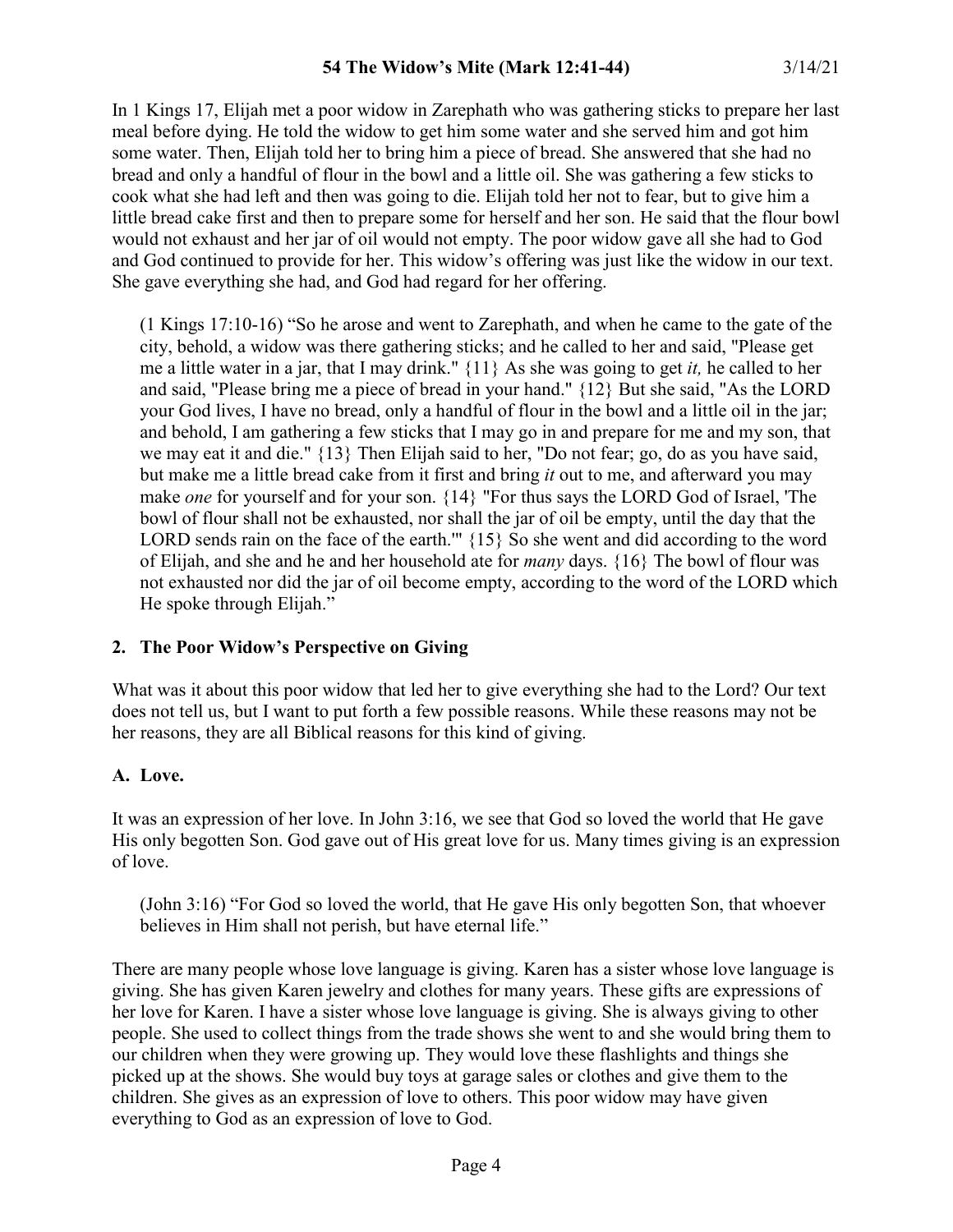### **B. Honor.**

A second reason that she may have given everything was to honor God. God tells us in Proverbs 3:9-10 to honor Him with our wealth and the first of our produce. Honor is not always a compliment, badge, or trophy; many times, it is money, as in Proverbs 3.

(Pr 3:9-10) "Honor the LORD from your wealth And from the first of all your produce; {10} So your barns will be filled with plenty And your vats will overflow with new wine."

In 1 Tim 5:3-4, Paul commanded us to honor widows. He was not talking about having a banquet to honor them. He was talking about giving them money to live on, and this was a way to honor them.

(1 Tim 5:3-4) "Honor widows who are widows indeed; {4} but if any widow has children or grandchildren, they must first learn to practice piety in regard to their own family and to make some return to their parents; for this is acceptable in the sight of God."

A little later in the same chapter Paul told churches to honor elders that ruled well and worked hard at preaching and teaching. He is not talking about a card in pastor appreciation day. He is talking about making sure they are well paid. We honor widows, pastors, and God with financial offerings and provision.

(1 Tim 5:17) "The elders who rule well are to be considered worthy of double honor, especially those who work hard at preaching and teaching."

In Malachi, God said, "A son honors his father and a servant his master. Then if I am a father, where is My honor?" He told them that they were not honoring Him by giving Him their defiled and lame and sick for offerings. They were not giving their best to Him, and it dishonored Him. This poor widow gave everything she had to the Lord and it honored God. It honored God so much that Jesus singled her out and made her to be an example for all of us. Our lack of giving God our best dishonors God.

(Mal 1:6-9) "'A son honors *his* father, and a servant his master. Then if I am a father, where is My honor? And if I am a master, where is My respect?' says the LORD of hosts to you, O priests who despise My name. But you say, 'How have we despised Your name?' {7} "*You* are presenting defiled food upon My altar. But you say, 'How have we defiled You?' In that you say, 'The table of the LORD is to be despised.' {8} "But when you present the blind for sacrifice, is it not evil? And when you present the lame and sick, is it not evil? Why not offer it to your governor? Would he be pleased with you? Or would he receive you kindly?" says the LORD of hosts. {9} "But now will you not entreat God's favor, that He may be gracious to us? With such an offering on your part, will He receive any of you kindly?" says the LORD of hosts."

One of my goals has been to teach every church that I pastor to honor God. Karen and I try to honor God with our tithes and offerings. We want to be an example. According to Randy Alcorn, the average church member only gives 2.5%, which does not honor God. I want to help church members be like this poor widow, who gave generously and honored God. Are there churches that honor God with their giving? Yes. There are many churches that honor God with their giving. The Connection Church is not a big church right now, but it is a church that honors God.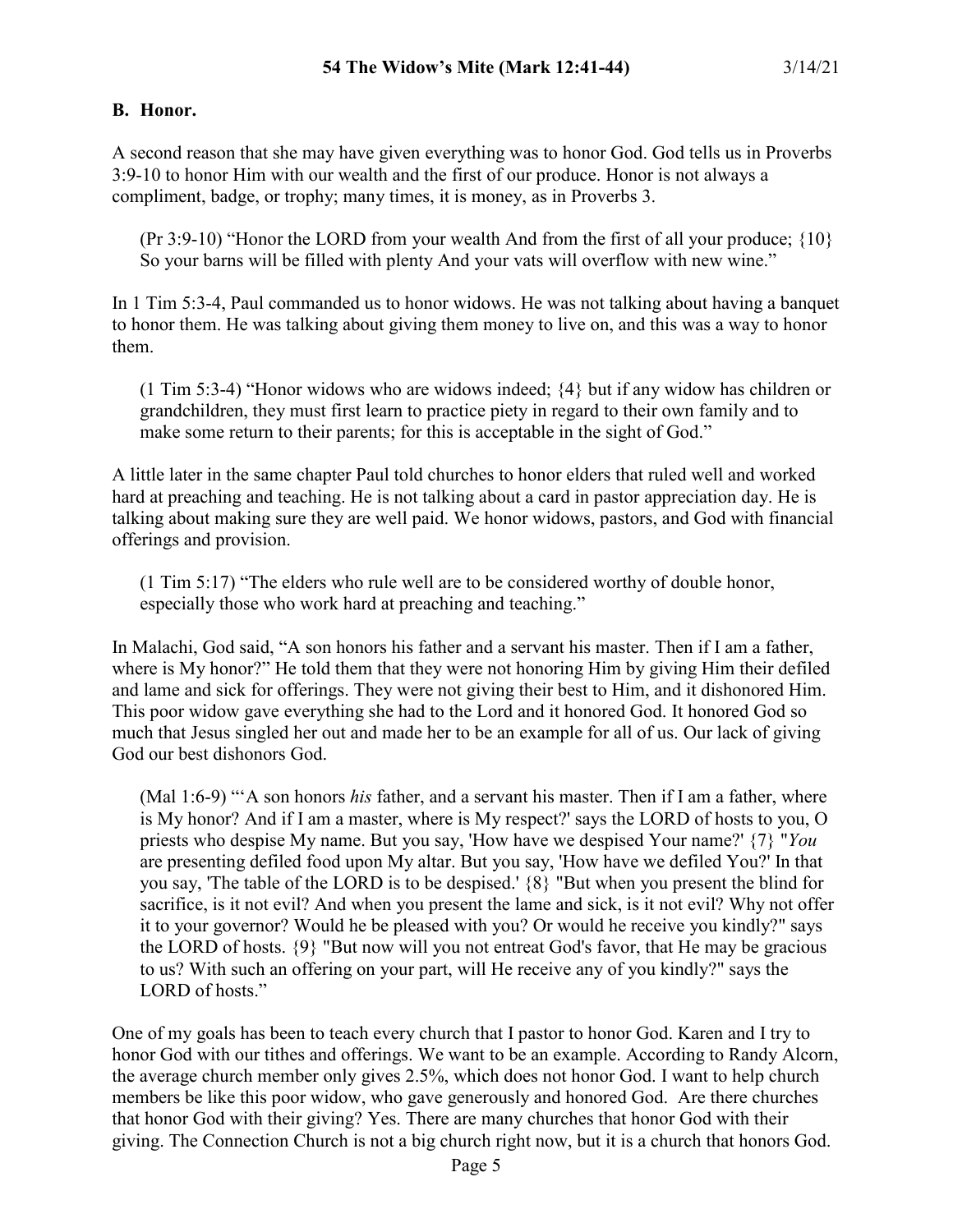The Apostle Paul pointed out the churches in Macedonia. He said that they gave according to their ability and beyond their ability in a great deal of affliction and deep poverty. Not only that, they begged to participate in the support of the saints.

(2 Cor 8:1-4) "Now, brethren, we *wish to* make known to you the grace of God which has been given in the churches of Macedonia, {2} that in a great ordeal of affliction their abundance of joy and their deep poverty overflowed in the wealth of their liberality. {3} For I testify that according to their ability, and beyond their ability, *they gave* of their own accord, {4} begging us with much urging for the favor of participation in the support of the saints,"

# **C. Sowing and Reaping.**

Perhaps the reason that this widow gave was that she clearly understood the principle of sowing and reaping. The more you sow the more you reap. She sowed everything that she had so that she could reap more.

God established this kingdom principle at creation. After He destroyed the earth with a flood, He told Noah that "while the earth remains, seedtime and harvest, and cold and heat, and summer and winter, and day and night shall not cease." He reaffirmed the principle of sowing and reaping. We sow seeds and we reap in the harvest.

(Gen 8:22) "While the earth remains, seedtime and harvest, and cold and heat, and summer and winter, and day and night shall not cease."

Paul taught this principle in 1 Corinthians 9:10-11. He said that the plowman ought to plow in hope and the thresher to thresh in hope of sharing the crops. He said that those who sow spiritual things should reap material things.

(1 Cor 9:10-11) "Or is He speaking altogether for our sake? Yes, for our sake it was written, because the plowman ought to plow in hope, and the thresher *to thresh* in hope of sharing *the crops.* {11} If we sowed spiritual things in you, is it too much if we reap material things from you?"

In Paul's second letter to the Corinthians, he taught about this kingdom principle again. He not only talked about sowing and reaping, but he added some additional thoughts. He said that the amount that we reap depends on the amount that we sow. If we sow sparingly, we will reap sparingly. If we so bountifully, we will reap bountifully. Perhaps this poor widow understood the principle of sowing and reaping, and she sowed all the seed that she had in anticipation of reaping more.

(2 Cor 9:6-7) "Now this *I say,* he who sows sparingly will also reap sparingly, and he who sows bountifully will also reap bountifully. {7} Each one *must do* just as he has purposed in his heart, not grudgingly or under compulsion, for God loves a cheerful giver."

Jesus taught this principle and in Luke 6 He said, "Give, and it will be given to you. They will pour into your lap a good measure, pressed down, shaken together, and running over. For by your standard of measure it will be measured to you in return." If you sow bountifully, you will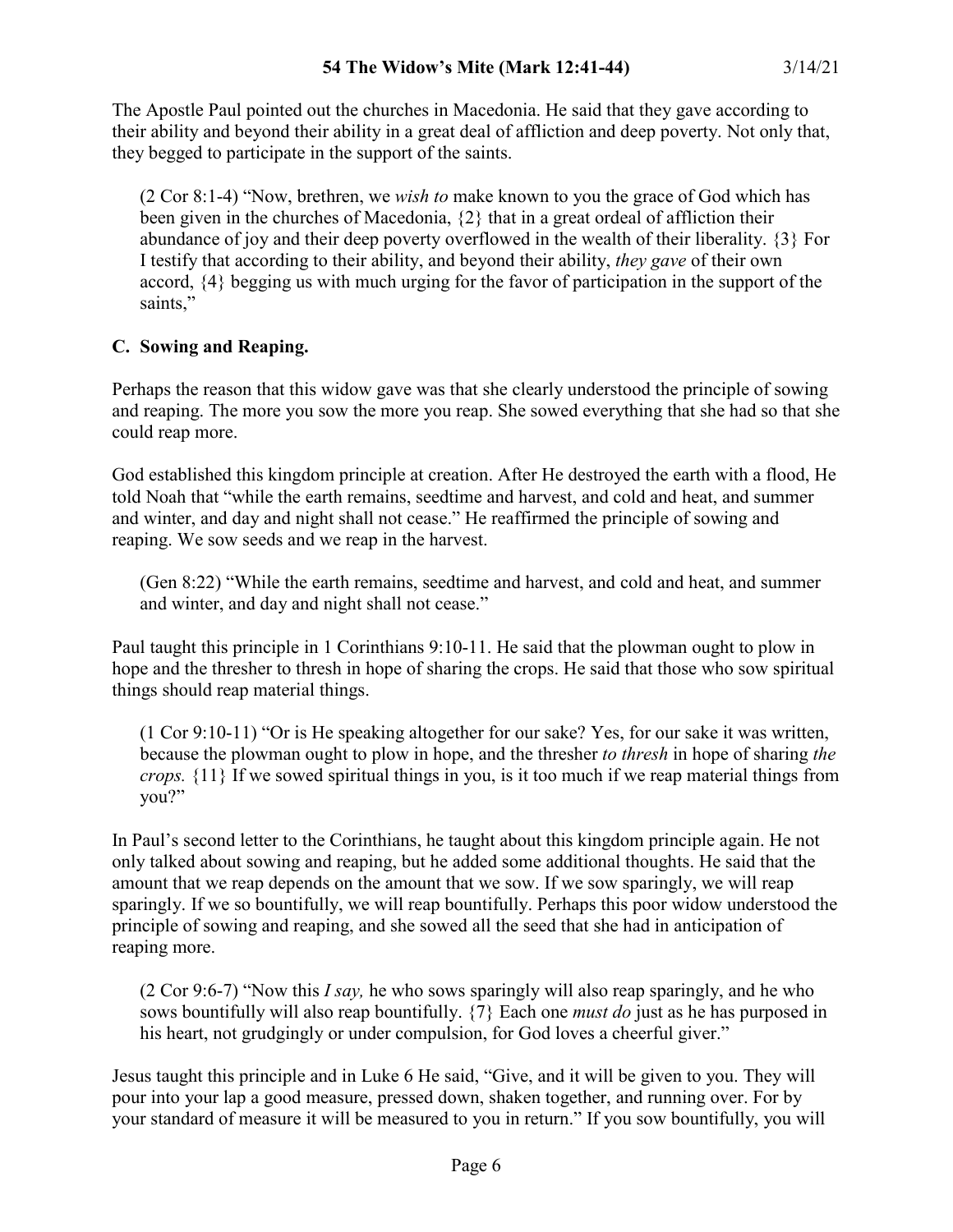reap bountifully. You and I set the standard of return. This widow set a high standard; she sowed everything that she had in anticipation of reaping by the same standard.

(Luke 6:38) "Give, and it will be given to you. They will pour into your lap a good measure—pressed down, shaken together, *and* running over. For by your standard of measure it will be measured to you in return."

A few years ago, Karen and I had lunch with a pastor and he was telling us about a poor woman in his church. This poor woman brought an offering to the church, and he told her to keep it, that she needed it more than the church. I was horrified when I heard the counsel that this pastor had given. I would have received the offering on behalf of God. Then, I would have done a couple of other things. First, I would have prayed for her finances. I pray the Malachi blessing on our church members. I ask God to pour out a window of blessing on them. I pray that God will rebuke the devourer. I would have prayed for the woman. Second, the church is a storehouse, and part of our tithes are to take care of the orphan, widow, and needy. I would have made sure that the church blessed her, and probably with much more than she gave.

The Corinthians were not the only church that Paul taught the principle of sowing and reaping. In his letter to the Galatians, he told them, "do not be deceived, God is not mocked; for whatever a man sows, this he will also reap." This kingdom principle of sowing and reaping does not just apply to our finances; it applies to all areas. If we sow to our flesh, we will reap from the flesh, which is not a good thing. If we sow into the relationships around us, we will reap good relationships with others. We will reap the things that we sow, so we need to sow good things.

(Gal 6:7) "Do not be deceived, God is not mocked; for whatever a man sows, this he will also reap."

## **D. Eternal Perspective**

A fourth reason this widow may have given everything is that she knew that life on earth was temporal, and she was storing away her riches in heaven. She was investing in the kingdom of God where moth and rust do not destroy, and thieves do not break in and steal. Notice what Jesus said in Matthew 6:19. "Do not store up for yourselves treasures on earth, where moth and rust destroy, and where thieves break in and steal." Perhaps this widow understood this principle and this is why Jesus used her as an example to teach all of us about giving.

(Matt 6:19) "Do not store up for yourselves treasures on earth, where moth and rust destroy, and where thieves break in and steal."

In Paul's first letter to Timothy he told him to instruct the church of Ephesus about this principle. He said, "Instruct those who are rich in this present world not to be conceited or to fix their hope on the uncertainty of riches, but on God, who richly supplies us with all things to enjoy." He told Timothy to "instruct them to do good, be rich in good works, to be generous and ready to share, storing up for themselves the treasure of a good foundation for the future." He wanted the Ephesians to store up treasures in heaven, not here on earth. Perhaps this widow understood this and wanted to make a large deposit in heaven. Remember that Jesus said that she put in more than all the wealthy people. Her two leptos were a rich deposit in the kingdom of God.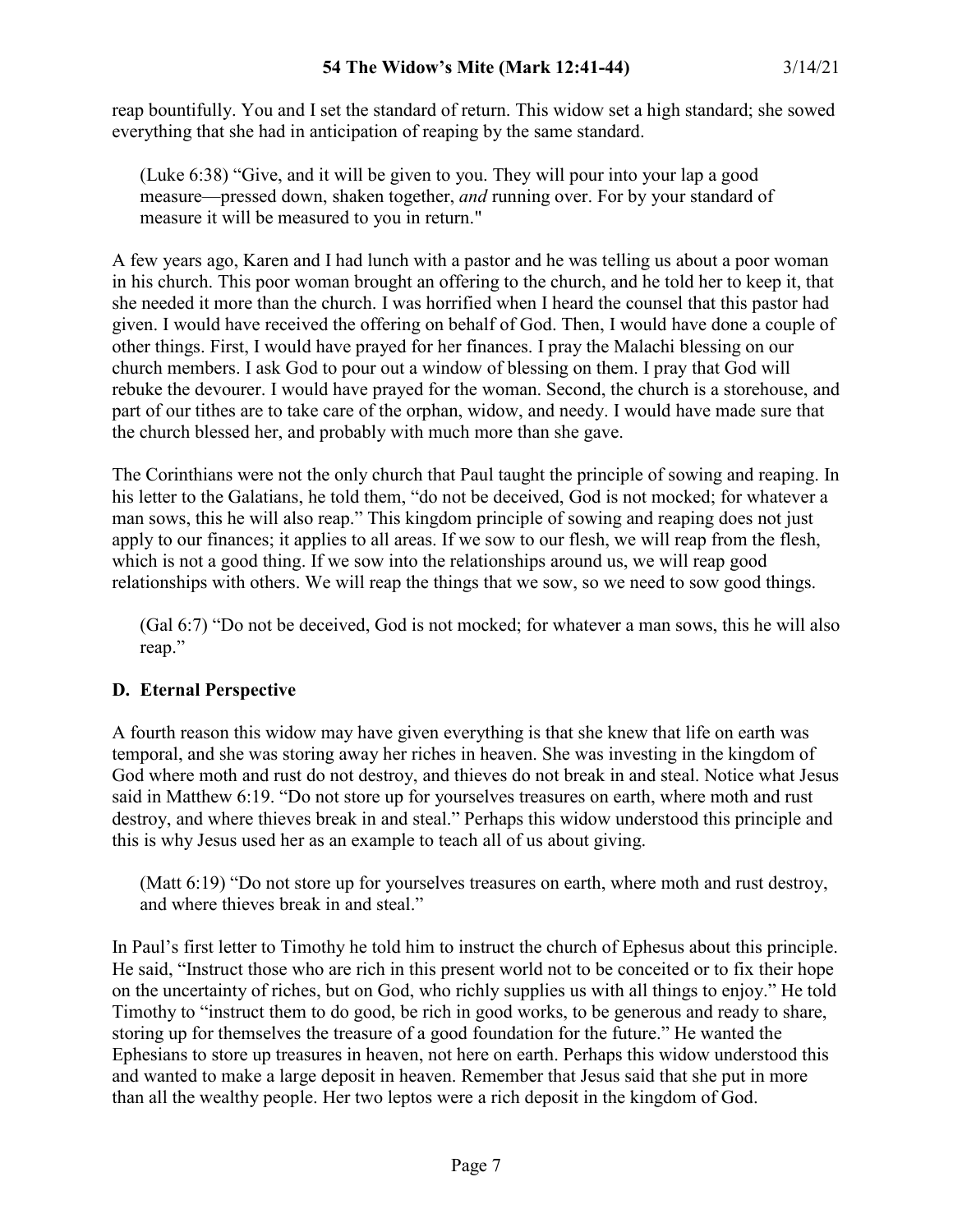(1 Tim 6:17-19) "Instruct those who are rich in this present world not to be conceited or to fix their hope on the uncertainty of riches, but on God, who richly supplies us with all things to enjoy. {18} *Instruct them* to do good, to be rich in good works, to be generous and ready to share, {19} storing up for themselves the treasure of a good foundation for the future, so that they may take hold of that which is life indeed."

## **E. Stewardship**

Perhaps this widow understood the principle of stewardship. She understood that everything belongs to God and she was just a steward of it. In Psalm 24:1, David wrote, "the earth is the Lord's, and all it contains, the world, and those who dwell in it." God created the earth and it belongs to Him. Many people today do not acknowledge God or that He created the heavens and the earth, and that they belong to Him. Many people are stingy with "their" money, because they think it is "theirs." This woman was free to give because she was not holding on to something that did not belong to her.

(Ps 24:1) "The earth is the LORD'S, and all it contains, the world, and those who dwell in it."

If you understand the principle of stewardship, that God is the owner of all things, and that everything that we have comes from Him, we can then acknowledge and give thanks to Him for everything that we receive. In Romans 11, Paul said, "Who has first given to Him that it might be paid back to Him again? For from Him and through Him and to Him are all things. To Him be the glory forever. Amen." I think this widow understood that these two leptos had come from God and she gave them back with a heart of gratitude.

(Rom 11:35-36) "Or WHO HAS FIRST GIVEN TO HIM THAT IT MIGHT BE PAID BACK TO HIM AGAIN? {36} For from Him and through Him and to Him are all things. To Him *be* the glory forever. Amen."

Paul understood and taught this principle. He told the Corinthians that he and Apollos were just servants of Christ and stewards of the mysteries of God. He understood that it was not just money, but his ministry was a stewardship.

(1 Cor 4:1-2) "Let a man regard us in this manner, as servants of Christ and stewards of the mysteries of God. {2} In this case, moreover, it is required of stewards that one be found trustworthy."

Peter taught that we are stewards of the gifts that we have. Money is a gift, but Peter was really talking about our spiritual gifts. We are stewards of our gifts and need to use them to serve one another. Our finances are just one area of stewardship.

(1 Pet 4:10) "As each one has received a *special* gift, employ it in serving one another as good stewards of the manifold grace of God."

How important is our stewardship of money? In Luke 16, Jesus taught about stewardship. He taught that we need to be faithful in little things. If we are faithful in little things, we will be faithful with much. Second, He taught that we need to be faithful with the use of unrighteous wealth. Third, He taught that we need to be faithful with what belongs to another. In looking at this poor widow, she was faithful with little. She was faithful with her two leptos. She was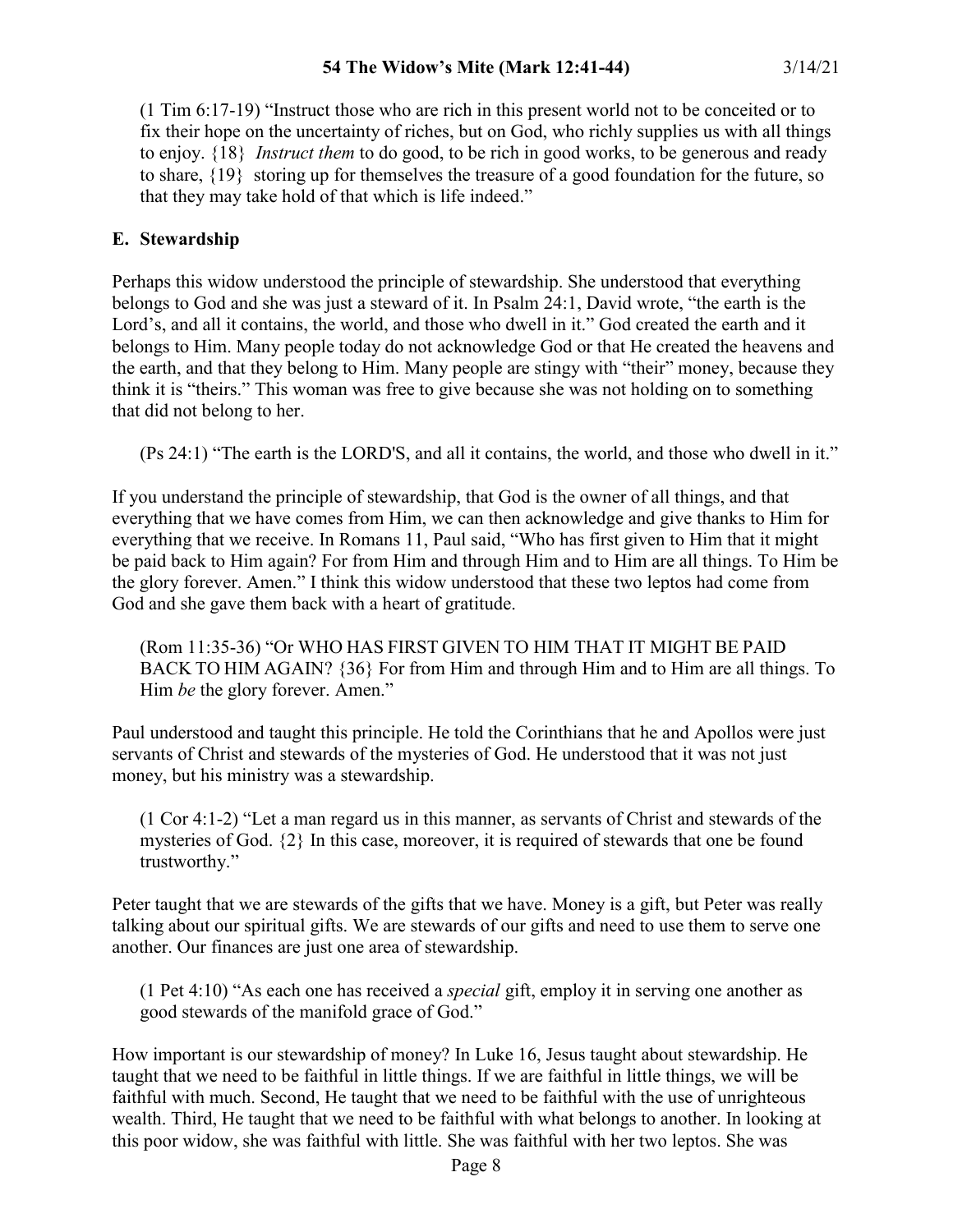faithful with what wealth she had. Third, the money did not belong to her; it belonged to God, and she was faithful with what belonged to others. Jesus concluded by saying that we cannot serve two masters. We cannot serve God and wealth. This woman was making a very clear statement that her master was not wealth, but God. I believe that in the resurrection, this poor woman will be put in charge of much, because she was faithful with little. How important is stewardship? It is extremely important, especially for leaders. If we are not faithful with money, why should God entrust the true riches to us, which is people.

(Luke 16:10-13) "He who is faithful in a very little thing is faithful also in much; and he who is unrighteous in a very little thing is unrighteous also in much. {11} "Therefore if you have not been faithful in the *use of* unrighteous wealth, who will entrust the true *riches* to you? {12} "And if you have not been faithful in *the use of* that which is another's, who will give you that which is your own? {13} "No servant can serve two masters; for either he will hate the one and love the other, or else he will be devoted to one and despise the other. You cannot serve God and wealth."

# **F. Spirit-led**

There are lots of people who give to specific causes. If the cause is something that they are passionate about, they open up their pocket books and give. I have seen some people who were passionate about missions. When we would give a missions' offering, they would sow very generously. Other people might give toward a benevolence fund. Other people might give generously toward a building fund. God puts passions in us for different things, and we strongly support those things.

We find an example of this in Exodus. They took an offering for the tent of meeting and the garments and supplies. Moses recorded that everyone whose heart stirred him and everyone whose spirit moved him came and brought the Lord's contribution for this work.

(Ex 35:21-22) "Everyone whose heart stirred him and everyone whose spirit moved him came *and* brought the LORD'S contribution for the work of the tent of meeting and for all its service and for the holy garments. {22} Then all whose hearts moved them, both men and women, came *and* brought brooches and earrings and signet rings and bracelets, all articles of gold; so *did* every man who presented an offering of gold to the LORD."

In our text today, the scene is in the Women's Court, which was one of three courts in the temple. The Women's Court was on the eastern side, and it contained the Temple treasury where people donated their money. The treasury boxes were put in the Women's Court because they were accessible by everyone. The temple treasury was not a single treasury box; there were thirteen treasury boxes in the wall. These boxes were called shopheroth, or trumpets, because they were shaped like trumpets. These thirteen chests were narrow at the mouth and wide at the bottom, shaped like trumpets. There were actually eleven treasure chests of the Temple for the voluntary offerings of money, and then also two at the Gate of Susan, for the half-shekel tax.

Each of these trumpet shaped boxes are clearly marked with what the offering was to be used for. The treasury boxes were for designated offerings. We do a similar thing by designating on our checks or on an offering envelope what the money being given is to be used for. Some people give offerings above their tithes, and they designate it for the benevolent ministry, facility,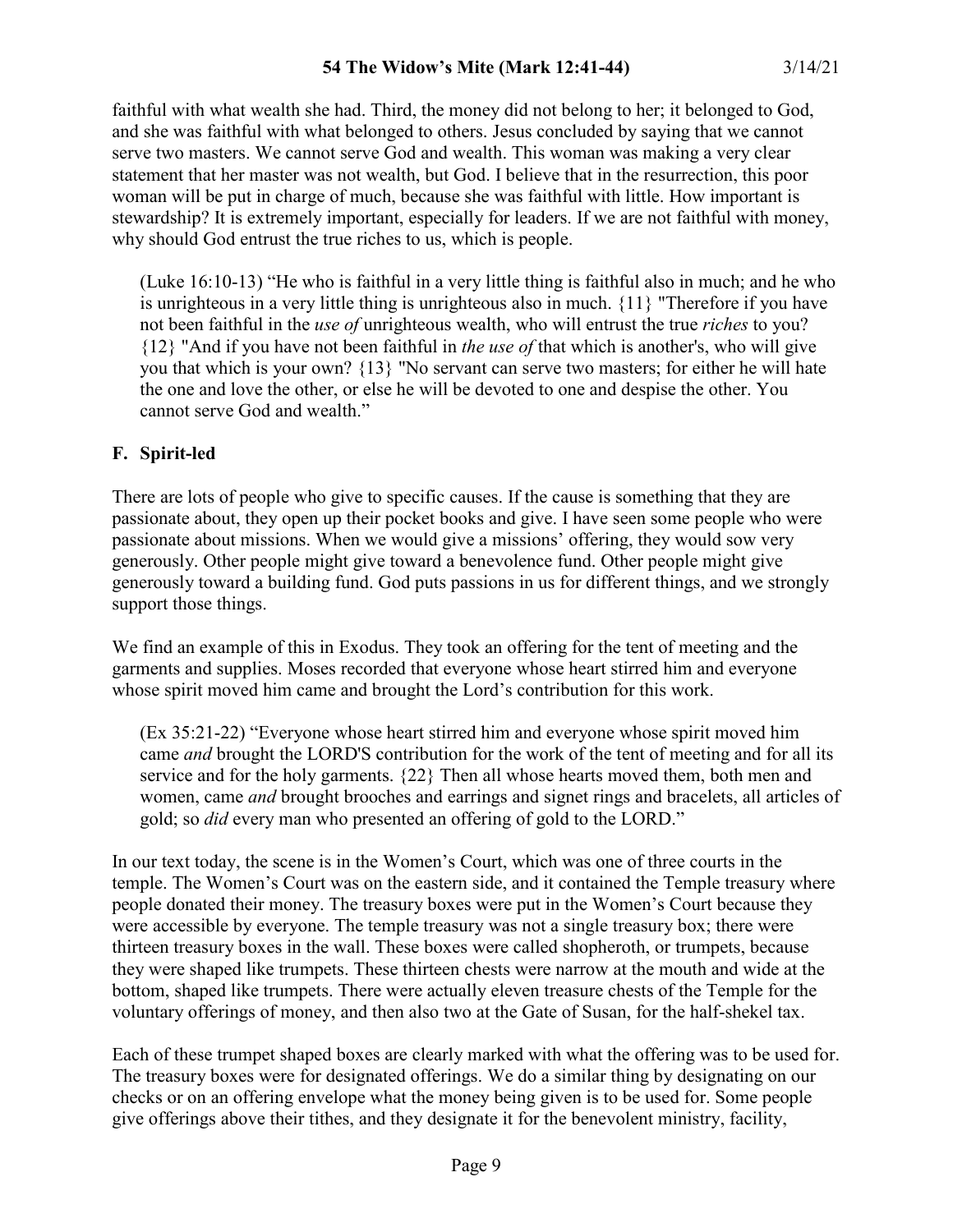missions, or other area ministry. Instead of designating, they put the various offerings in the appropriate trumpet-shaped offering box.

Here is how scholars say the boxes were appropriated.

- Trumpets 1 and 2 were appropriated to the half-shekel Temple-tribute of the current and of the past year.
- Trumpet 3 was for women who had to bring turtledoves for a burnt and a sin offering. They would drop the equivalent value in money into this box.
- Trumpet 4 similarly received the value of the offerings of young pigeons.
- Trumpet 5 was for contributions for the wood used in the Temple.
- Trumpet 6 for the contributions used for incense.
- Trumpet 7 was for the golden vessels for the ministry. If a man had put aside a certain sum for a sin-offering, and any money was left over after its purchase, it was cast into Trumpet 7.
- Trumpets 9, 10, 11, 12, and 13 were destined for what was left over from trespass-offerings, offerings of birds, the offering of the Nazarite, of the cleansed leper, and voluntary offerings.

We do not know which trumpet the poor widow put her money in. But, if she had something specific in mind, she could have purposely given towards that cause as her spirit had moved her.

## **Conclusion and Applications**

This morning, we have looked at Jesus' perspective on the offering made by this poor widow. We have also looked at some possibilities for the widow's perspective about why she put in all this money. As we come to a close, I want to look at one more perspective, your perspective. I want to ask some questions about your giving. These questions are not meant to condemn, but are reflective questions for you to ponder. Your giving is unto the Lord, not to me or anyone else.

- From God's perspective, as He observes your giving, what would He say about your giving? Are you giving sacrificially?
- From the widow's perspective, is your giving motivated by love? Are your offerings an expression of love to the Lord?
- Are your offerings given to honor the Lord? Do your offerings honor the Lord? Are you giving your tithes? Are you giving offerings above the tithe? Are you giving your very best to the Lord?
- Are you sowing into the kingdom of God? Are you sowing sparingly or bountifully?
- Are you storing up treasures in heaven, or are your treasures here on earth? Where are your treasures? How is your kingdom bank account looking?
- Are you being a good steward of your finances? Do you determine how your money will be used, or are your finances under Lordship of Christ? Does your giving reflect that Jesus is Lord of your life?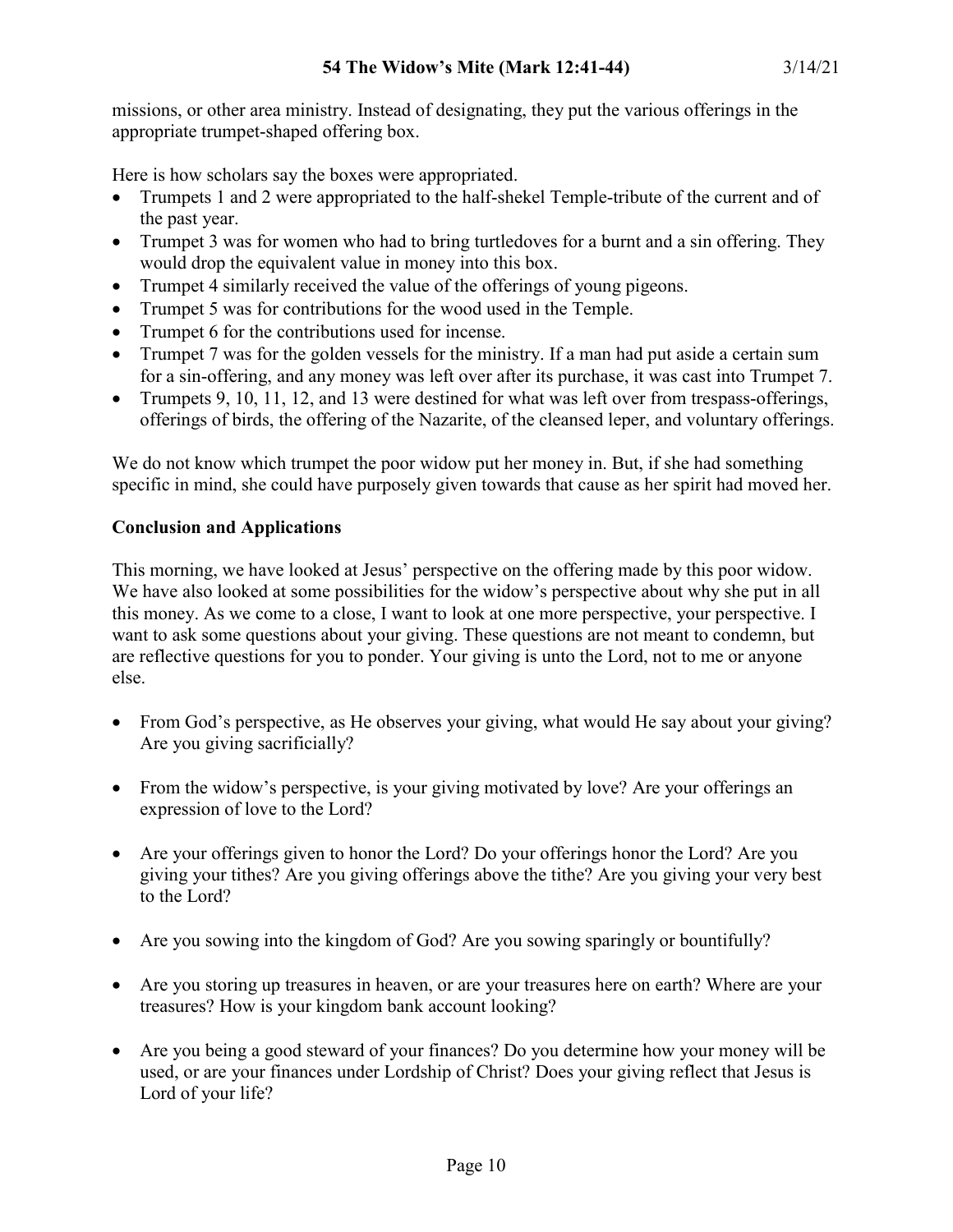• Do you give to special causes that the Lord has put on your heart? Is your giving led by the Spirit?

Let's pray!